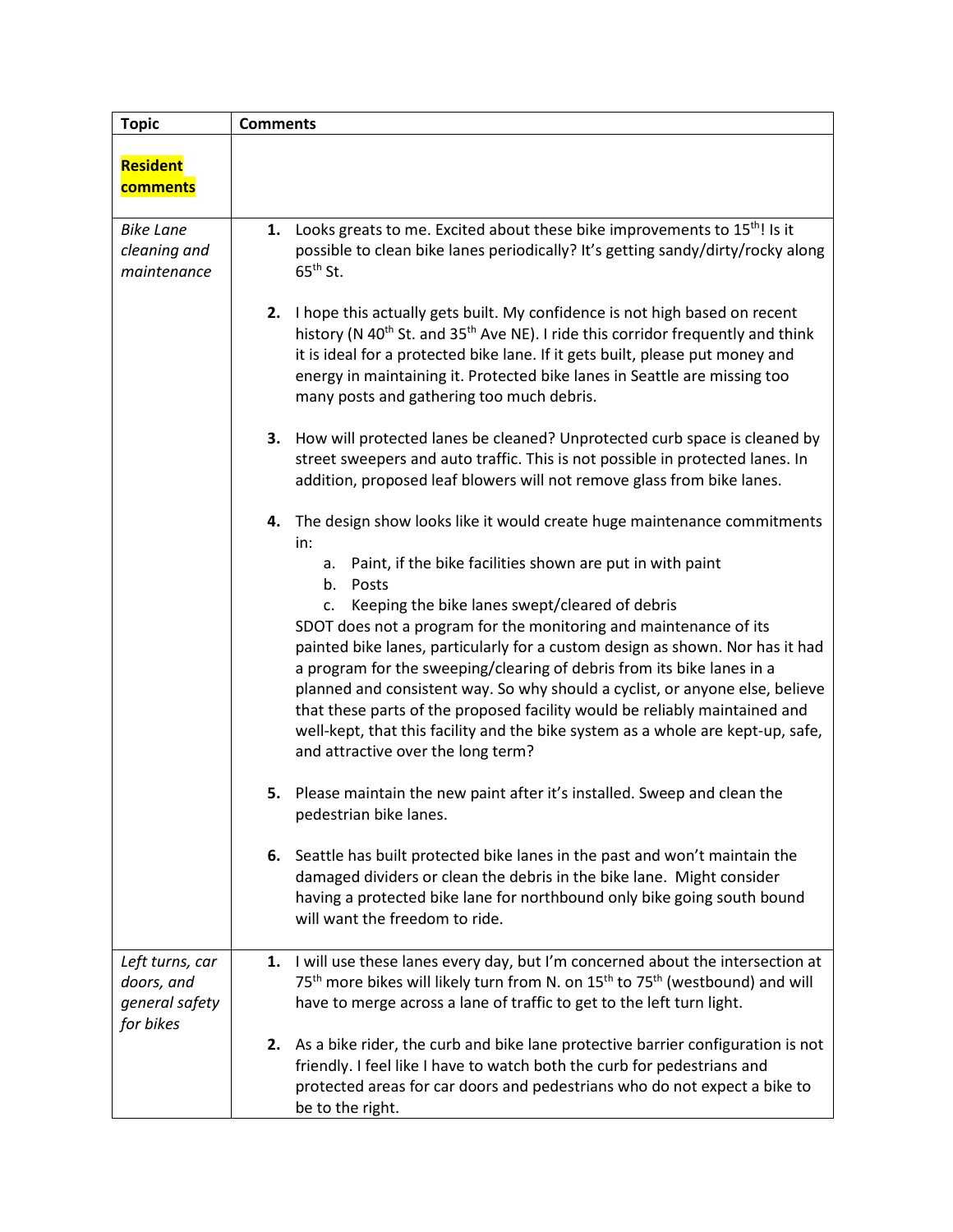| Thank you for this project. I ride on 15 <sup>th</sup> Ave NE a lot. The PBW between<br>3.<br>62 <sup>nd</sup> and LCW are wonderful! Just one ask: if you can make the bike lane<br>south of 62 <sup>nd</sup> next to the parking strip protected, that would prevent<br>dooring. You could reduce the traffic lanes to 10.5 feet each and the bike<br>lanes to 5 feet. Altogether, that would give you 2 feet of the buffer space.<br>Thank you!                                                                                                |
|---------------------------------------------------------------------------------------------------------------------------------------------------------------------------------------------------------------------------------------------------------------------------------------------------------------------------------------------------------------------------------------------------------------------------------------------------------------------------------------------------------------------------------------------------|
| 4. Please keep parking along curb and bike lanes on traffic side. If parking $\rightarrow$<br>bike lane $\rightarrow$ curb this causes problems:<br>a) Bike lane always dirty with debris and glass. No way to clean.<br>b) Dangerous for bike when getting out of bike lane because of traffic<br>you can't see behind parked cars. There's no way to merge<br>gracefully with traffic.<br>c) Fewer parking spaces for people who live or work along the route<br>Passengers are not used to looking right before opening doors.<br>d)<br>Yipes! |
| 5. Please, no pylons along bike lanes:<br>a) They don't keep bikers safe from cars. Any car can knock them down<br>while swerving into bike lanes.<br>b) They are impossible to get out of if a biker needs to turn left.<br>They keep bike lanes littered with debris and glass because they can't<br>c)<br>be cleaned.                                                                                                                                                                                                                          |
| 6. Please make sure to actually prioritize safety during the design process -<br>parking availability is NOT a safety issue, bike lanes are.                                                                                                                                                                                                                                                                                                                                                                                                      |
| 7. Add signage or additional calming at mixing zones to reduce car/bike<br>conflicts                                                                                                                                                                                                                                                                                                                                                                                                                                                              |
| I would like to provide some feedback on the 15th NE repacking project. I<br>8.<br>offer this feedback as a regular user of the street as a driver, bike rider, and<br>walker.                                                                                                                                                                                                                                                                                                                                                                    |
| As a walker. I am excited to have new crossing paths and. Rebuilt corner<br>ramps. This will be good. Thanks                                                                                                                                                                                                                                                                                                                                                                                                                                      |
| As a driver I look forward to new pavement. I am concerned about the loss<br>of parking in a neighborhood that is already short on parking.                                                                                                                                                                                                                                                                                                                                                                                                       |
| As a bike rider I am concerned about the protected lanes. I have two<br>concerns. First the protected lanes create places where cars and bike must<br>join together at intersections. Right Turning car traffic at an intersection<br>with protected lanes and parking makes a very unsafe situation for the bike.                                                                                                                                                                                                                                |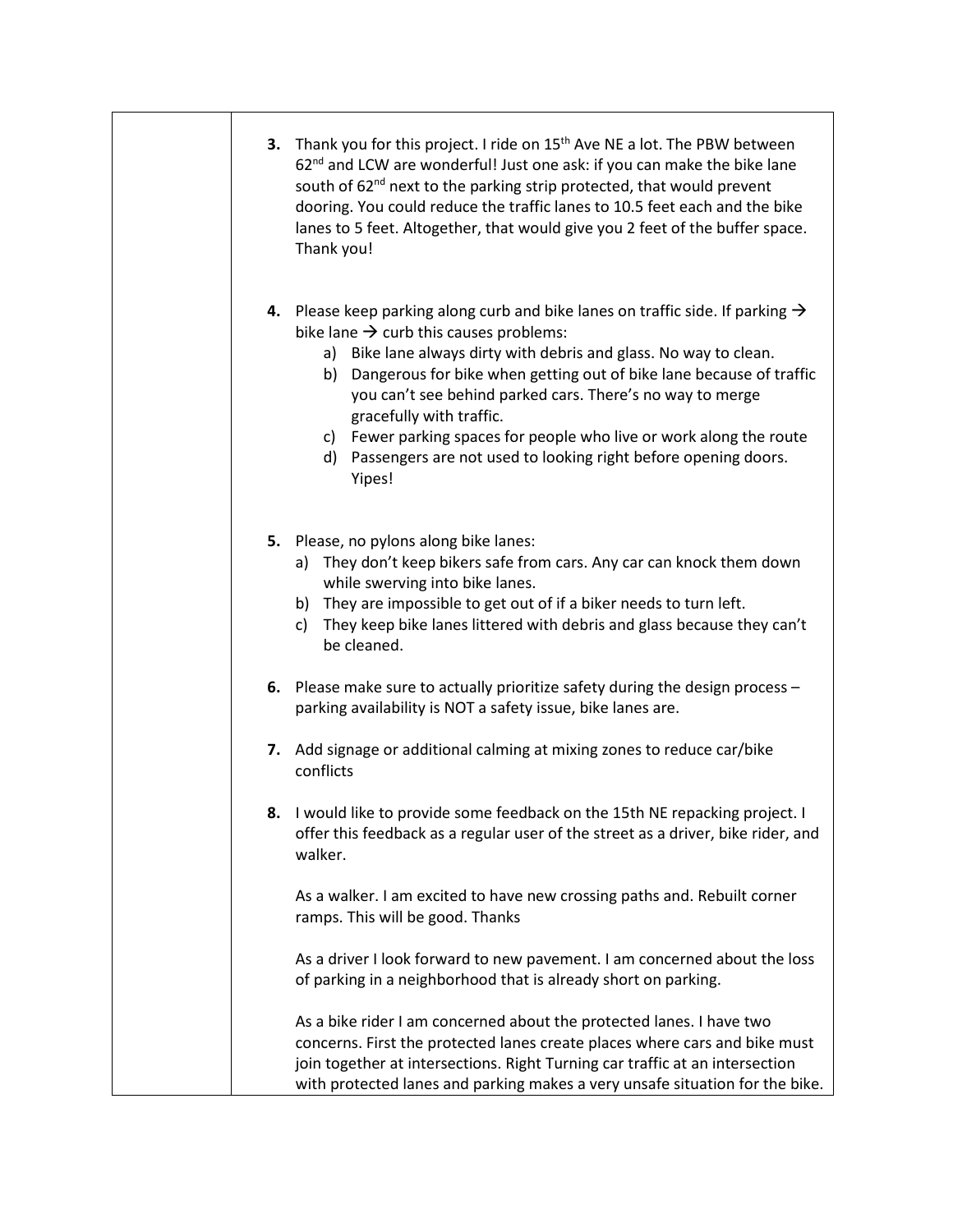|                                    | Cars can not see the bike traffic because of the parked cars and have not<br>been part of the car drivers situational awareness.                                                                                                                                                                                                                                                                                                                                               |
|------------------------------------|--------------------------------------------------------------------------------------------------------------------------------------------------------------------------------------------------------------------------------------------------------------------------------------------------------------------------------------------------------------------------------------------------------------------------------------------------------------------------------|
|                                    | 9. The southbound mixing zones for people biking between Roosevelt high<br>School and 65 <sup>th</sup> is a safety concern for people biking.                                                                                                                                                                                                                                                                                                                                  |
|                                    | I have had several experiences with this at 70th and Roosevelt where the<br>new protected lane has been installed. Twice I have had turning traffic<br>nearly run over me on my bike because they could not see me because of<br>parked cars.                                                                                                                                                                                                                                  |
|                                    | I also have a concern about protected lanes when a barrier is used. These<br>bike lanes are not cleaned by street sweepers of vehicle traffic so the lanes<br>become dirty with grit, trash, and glass quickly. How these new lanes will be<br>cleaned must be addressed.                                                                                                                                                                                                      |
|                                    | 70th street between I-5 and Roosevelt is a good example of this. The lane is<br>only a few months old and after two storms is significantly covered with<br>sand and glass.                                                                                                                                                                                                                                                                                                    |
|                                    | I do not have a solution to this situation, and I feel that solutions must be<br>addressed as more lanes are built.                                                                                                                                                                                                                                                                                                                                                            |
|                                    | Thank you for your review and consideration of these concerns.                                                                                                                                                                                                                                                                                                                                                                                                                 |
|                                    | 10. Southbound operations look potentially complex at 66 <sup>th</sup> street. I'm<br>concerned that with free flow southbound general traffic and a bus pulling<br>out, a cyclist in the middle lane could be cut-off/pinched by this other<br>traffic. Has this operation been though through?                                                                                                                                                                               |
|                                    | 11. At 80 <sup>th</sup> , the left turn pockets don't line up. This invites and promotes a real<br>problem of turning collisions, unless the left turn movements are only made<br>with protected signals.                                                                                                                                                                                                                                                                      |
|                                    | 12. Have had to run yellow lights turning from 75th and 65th nearly every time<br>for many years, these intersections are unsafe. Looking forward to left<br>arrows and other improvements.                                                                                                                                                                                                                                                                                    |
| Concerns with                      | Drivers on 15th act as if they do not need to attend to pedestrians. Crossing<br>1.                                                                                                                                                                                                                                                                                                                                                                                            |
| Pedestrian/Cr<br>osswalk<br>Safety | at 77th is taking your life in your hands. Even crossing at major intersections<br>like 75th, 80th, and Lake City Way feels like you must be hyper vigilant. I<br>have lived on this street for 10 years and have two children growing up<br>here. I'd like to let them walk to the nearby parks or ride their bikes in the<br>neighborhood, but neither feels safe. There is no route from our home<br>(7722 15th Ave NE) to either Maple Leaf Park or Froula Park that feels |
|                                    | reliably safe for children. About 10 year ago, when we first moved to the<br>neighborhood, my husband was struck by a car in the intersection at 15th &                                                                                                                                                                                                                                                                                                                        |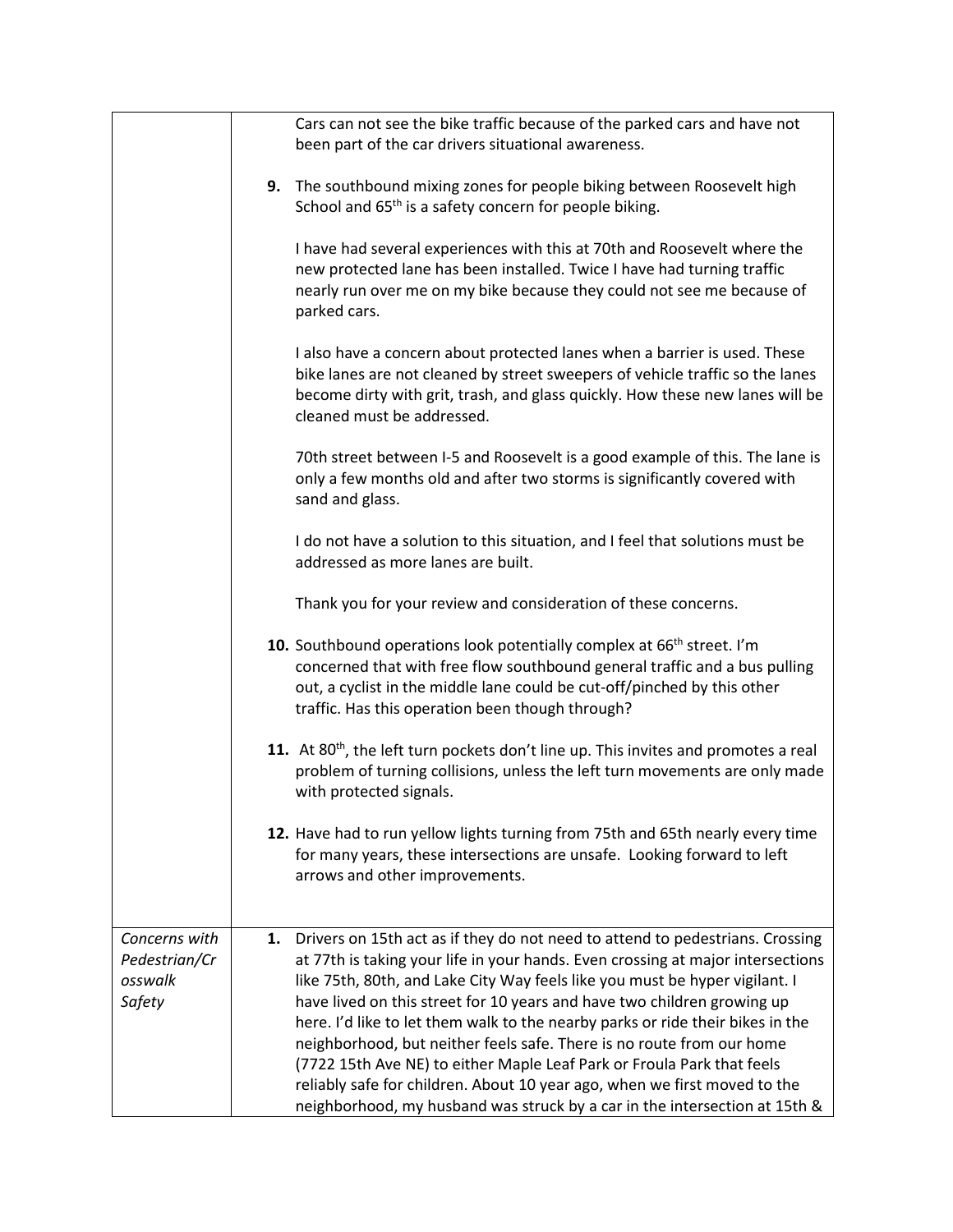| 80th. He was pushing a large orange stroller containing our daughter. Even<br>with the crosswalk, drivers don't attend to the pedestrians closely. Instead<br>they're focused on making the lights on lake city way. I hope you can help<br>improve the safety of street crossing on 15th!                                                                                                       |
|--------------------------------------------------------------------------------------------------------------------------------------------------------------------------------------------------------------------------------------------------------------------------------------------------------------------------------------------------------------------------------------------------|
| 2. Frequently, cars park too close to my driveway. This makes it difficult and<br>unsafe for me to back out of my driveway onto 15th. I can't see well and<br>the turn radius available to me with cars that close requires I obstruct both<br>lanes of traffic.                                                                                                                                 |
| As you adjust the parking, please clearly mark driveways with 5' yellow<br>parking clearance zones and consider white markings for parking spot start<br>and stop locations as well. Thank you!                                                                                                                                                                                                  |
| 3. My father in law was in today and he jay-walked to his car across the street<br>because he could not make it to the cross walk. "Too far."                                                                                                                                                                                                                                                    |
| Please consider a cross walk on 15th at 63rd. Very necessary.<br>4.                                                                                                                                                                                                                                                                                                                              |
| 5. I have just received your mailing about the 15th NE paving project plans,<br>and am very disappointed to see that there are no plans to improve the<br>intersection of 15th NE and NE 62nd St despite this extensive project.                                                                                                                                                                 |
| NE 62nd runs adjacent to Ravenna/Cowen park. Many, many pedestrians<br>use this street when accessing the park, yet at this time it is extremely<br>difficult for pedestrians to cross 15th NE at 62nd because there is NO<br>CROSSWALK at this intersection. This intersection has much higher<br>pedestrian traffic than many others, so the absence of any crosswalk here is<br>unfathomable. |
| Moreover, since the addition of a new stop sign on northbound 15th NE<br>just south of the park, the northbound traffic is now evenly spaced at 15th<br>NE and 62nd, making it even more difficult for pedestrians to find a break in<br>traffic so they can cross safely.                                                                                                                       |
| Is it too much to ask the city to please add a crosswalk at 15th NE and<br>62nd? Given the scale of this repaving project, this seems like a fairly small<br>and obvious modification of the existing plan that would benefit a large<br>number of citizens and park users.                                                                                                                      |
| Please add a crosswalk at 15th NE and 62nd!                                                                                                                                                                                                                                                                                                                                                      |
| We just received your pamphlet about the 15th Ave NE repaving project<br>6.<br>that is currently in the design phase. I would urge you strongly to consider<br>adding a flashing beacon at the intersection of 15th Ave NE and NE 62nd St.<br>NE 62nd St. runs along the north side of Ravenna and Cowen Parks.<br>Numerous people walk along this street, with children and dogs, because it    |
| runs along the park, and they have extreme difficulty crossing 15th Ave NE<br>safely. The addition of a stop sign farther south on 15th Ave NE, at the                                                                                                                                                                                                                                           |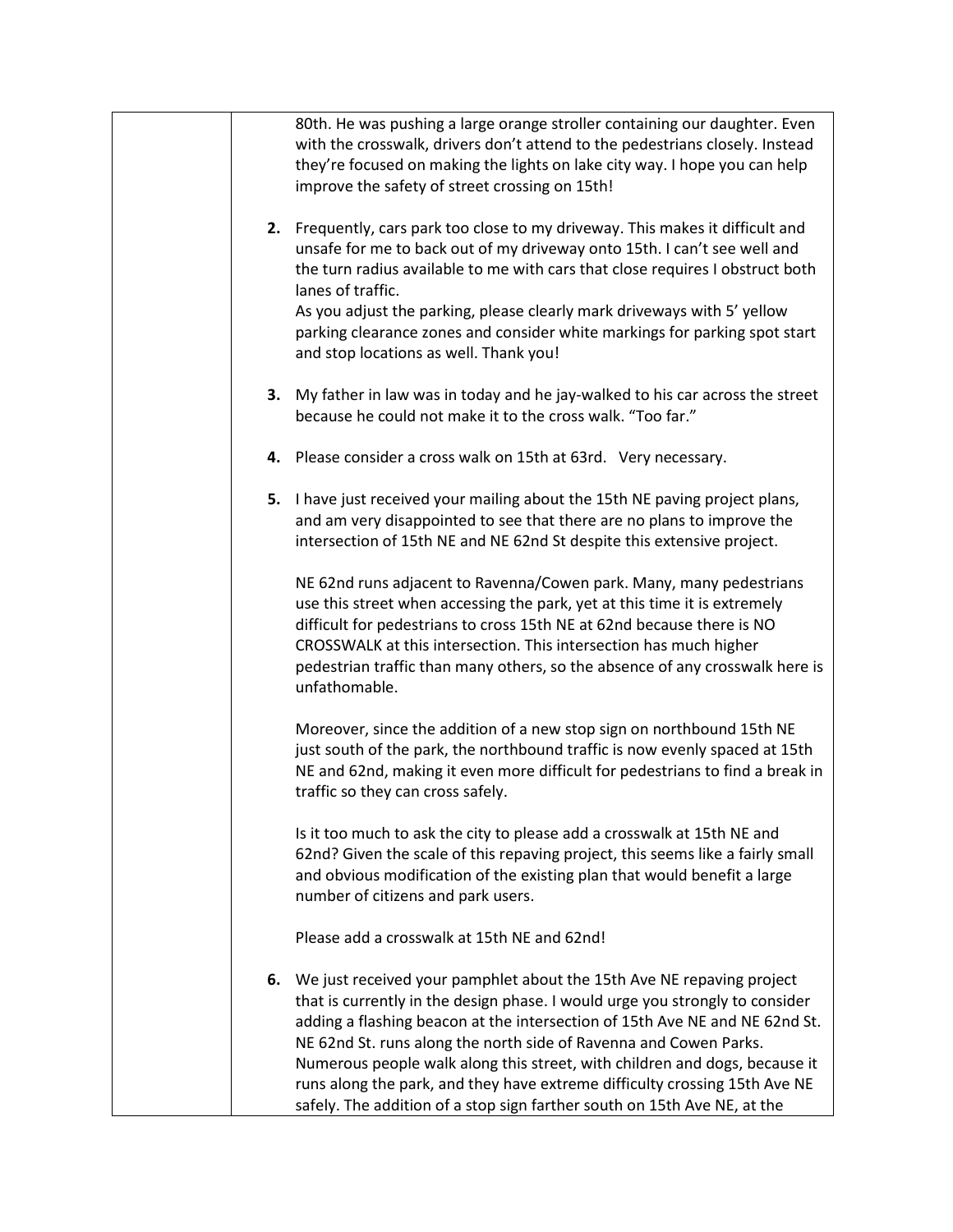|                    | south end of the Cowen Park Bridge, a year or so ago has resulted in cars<br>heading north being spaced out perfectly, so that crossing at 62nd Ave NE<br>has become exceedingly difficult. In addition, this is a designated bicycle<br>boulevard, and cyclists also get caught at this intersection for a long time.<br>The closet crosswalks are quite far away, for both cyclists and pedestrians.<br>Adding a flashing beacon that pedestrians and cyclists could use to stop<br>traffic temporarily would be very helpful. |
|--------------------|----------------------------------------------------------------------------------------------------------------------------------------------------------------------------------------------------------------------------------------------------------------------------------------------------------------------------------------------------------------------------------------------------------------------------------------------------------------------------------------------------------------------------------|
|                    | Protect people who walk. We are citizens who pay taxes and deserve safety<br>7.<br>on our sidewalks. I haven't owned a car for over 10 years but am thinking of<br>buying one because I no longer feel safe walking because of bikes and cars.                                                                                                                                                                                                                                                                                   |
|                    | 8. Community concerns about jaywalking between $77th$ and $80th$ .                                                                                                                                                                                                                                                                                                                                                                                                                                                               |
|                    | 9. Add a rectangular rapid flash beacon crossings at $55th$ or $56th$ and also $73rd$ ,<br>as well as more marked crosswalks. There's no safe crossing between<br>Ravenna and 52 <sup>nd</sup> . There was a pedestrian fatality at 55 <sup>th</sup> that's not<br>reported and should be considered.                                                                                                                                                                                                                            |
|                    | 10. I would just like to bring up how beneficial it would be to have the same<br>type of crosswalk at 77th and 15th as is planned in front of Roosevelt HS.<br>With much of the parking going away on the west side of the street and the<br>protected bike lane. This is also a main crossing area for foot traffic going<br>to Dahl Park.                                                                                                                                                                                      |
|                    | 11. I will not be able to attend the drop-in event, but I still care greatly about<br>the safety of myself and others at our intersection of 15th and 55th! If this<br>project were to go into effect as is, safety would be good along all<br>intersections of 15th except where it crosses 55th street. Please don't<br>forget our intersection! Currently there are walk lights at 52nd, a light at<br>50th, a light at 47th etc. We need our intersection to be safe, please.                                                |
| Handicap<br>access | 1.<br>The Park Vista Co-Op has RP2 parking on all three sides. Any loss of parking<br>on either side of 15 <sup>th</sup> by the co-op would put under hardship the several<br>handicapped residents and the families with children that rely on car<br>transport for mobility.                                                                                                                                                                                                                                                   |
| Parking            | 1. As far as safety issues relating to eliminating parking on east side of 15 <sup>th</sup> Ave<br>NE (off Park Vista Co-Op), it has been shown that generally eliminating<br>parking does not increase safety for cyclists and pedestrians as such. The<br>contradiction here is that Cowen Pl. had bicycle lanes introduced which<br>narrowed traffic lanes and increased hazard from parallel parking and car<br>door openings.                                                                                               |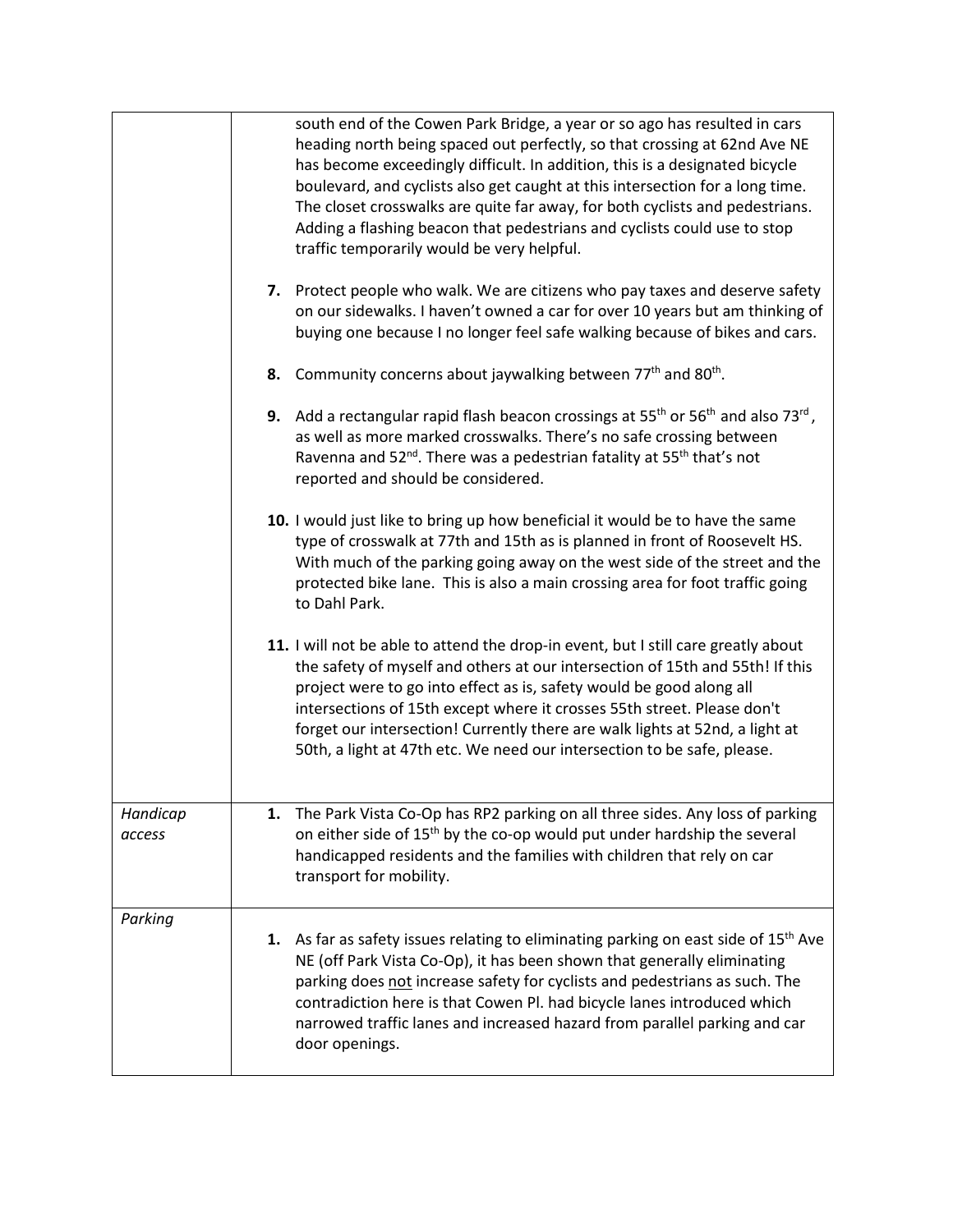|           |    | 2. I feel you've got to stop taking parking away. If you want equality for all                                                                        |
|-----------|----|-------------------------------------------------------------------------------------------------------------------------------------------------------|
|           |    | then don't keep taking parking away from the UDistrict. I have to have a car                                                                          |
|           |    | to get to my doctor appointments. The bus doesn't work for that.                                                                                      |
|           |    |                                                                                                                                                       |
|           |    | 3. Why is parking on the east side of the street? Can it be on the west side?                                                                         |
|           |    |                                                                                                                                                       |
|           |    | 4. Like bike lanes, but don't want parking removal. Some favor car parking                                                                            |
|           |    | over bike lanes, saying that people want to bike on the 20 <sup>th</sup> anyway.                                                                      |
|           |    |                                                                                                                                                       |
|           | 5. | There's a parking shortage for residents of Park Place at 15 <sup>th</sup> and Cowen,                                                                 |
|           |    | and there needs to be more parking for them. SDOT has worked to get                                                                                   |
|           |    | them more 24/7 parking, and now it's slated to go away.                                                                                               |
|           |    |                                                                                                                                                       |
|           |    | 6. There's a lot of illegal parking and abandoned vehicles on the $15th$ that can                                                                     |
|           |    | be towed daily because of the parking restrictions. Some people have                                                                                  |
|           |    | concerns that they'll stay long-term with 24/7 parking.                                                                                               |
|           |    |                                                                                                                                                       |
|           | 7. | The block between 80th and 77th often has full parking, particularly on                                                                               |
|           |    | weekend evenings. Taking away parking there will force parking onto side                                                                              |
|           |    | streets which already struggle with adequate parking. If it is absolutely                                                                             |
|           |    | necessary to remove parking, zone parking should be implemented in this                                                                               |
|           |    | neighborhood. Two bike lanes on 15th are not necessary. Roosevelt                                                                                     |
|           |    | already has one lane. One bike lane on 15th would be sufficient.                                                                                      |
|           |    |                                                                                                                                                       |
|           | 8. | Please consider zoned parking on side streets (we live on the NW corner of                                                                            |
|           |    | 15th Ave NE and 77th) to prevent long-term parking by out of area cars                                                                                |
|           |    | either visiting area restaurants or taking public transit. Also, please consider                                                                      |
|           |    | a North bound bike lane only since there is a South bound already on                                                                                  |
|           |    | Roosevelt Ave. We are very concerned with our ability to find parking as                                                                              |
|           | 1. | we regularly witness both sides of our block from 77th to 80th full.<br>I definitely support the planning to date. It is a thoughtful balance of many |
| Greenways |    | demands on the right-of-way. One question- Is there the possibility to                                                                                |
|           |    | coordinate new street trees with the project?                                                                                                         |
|           |    |                                                                                                                                                       |
|           |    | 2. As a biker, I would like as many bike lanes as possible. Ideally it would be                                                                       |
|           |    | great if there was a physical barrier rather than pylons, but reflective pylons                                                                       |
|           |    | are a decent compromise. I love greenways as well in neighborhoods and                                                                                |
|           |    | wouldn't mind more of them, especially more signs and visibility to them. I                                                                           |
|           |    | hope the car users' inputs are taken seriously and in the end there are bike                                                                          |
|           |    | lanes with good car driver input on their needs. 35 <sup>th</sup> is fresh is my mind.                                                                |
|           |    |                                                                                                                                                       |
|           |    | 3. I believe we are fooling ourselves with the use of arterial bike lanes. Many                                                                       |
|           |    | cannot use them and they use up valuable space. Please consider                                                                                       |
|           |    | greenways that are very close to the arterials. Please support bike racks                                                                             |
|           |    | and easy walking from the greenway to the arterials. It just takes planning.                                                                          |
|           |    |                                                                                                                                                       |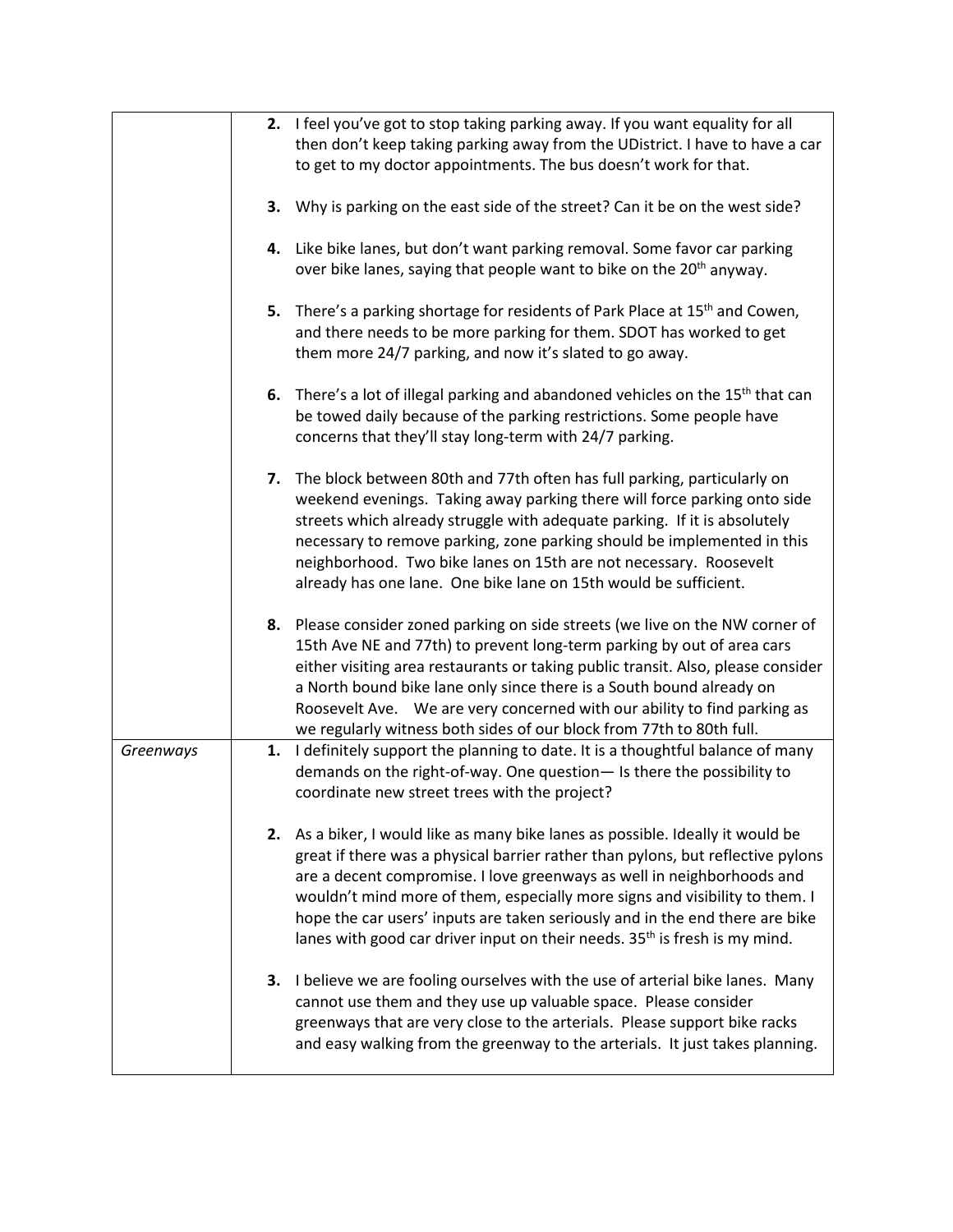| (Increased)<br><b>Traffic</b> |    | 1. Please direct bicycles to other north-south streets! Parking gets worse and<br>so does traffic when bike lanes go in. Existing bike streets are under-<br>utilized.                                                                                                                                                                                                                                                                                                                                                                                                                                                     |
|-------------------------------|----|----------------------------------------------------------------------------------------------------------------------------------------------------------------------------------------------------------------------------------------------------------------------------------------------------------------------------------------------------------------------------------------------------------------------------------------------------------------------------------------------------------------------------------------------------------------------------------------------------------------------------|
|                               |    | 2. I will take the survey when it becomes available about this project.<br>But I would like to express my concern that turning 15th Avenue into a one-<br>lane road in each direction is unwise and will make traffic more congest and<br>more complicated. This street is one of the few alternatives to the 101<br>freeway, which is almost impossible to deal with between 8 and 10 a.m.,<br>and 4 and 7 p.m.                                                                                                                                                                                                           |
|                               |    | I have nothing against bike travel. To each their own, especially for young<br>people who are fit enough and don't have to cart around children,<br>groceries, elders, etc. And I fully understand the need to reduce carbon<br>emissions.                                                                                                                                                                                                                                                                                                                                                                                 |
|                               |    | But we have seen more and more bike lanes, less bike traffic, and more<br>difficulty for cars (including, in our neighborhood, many hybrids and electric<br>vehicles) to maneuver. 15th Avenue NE is well-served by bus lines. It's<br>going to be even harder to maneuver between the bikes and the buses.                                                                                                                                                                                                                                                                                                                |
|                               |    | I don't know why you are putting these lanes on arterials, when it might<br>make more sense to place them on streets with LESS traffic - like 17th<br>Ave.NE or 20th Ave. NE. I will try to make it to a meeting to express my<br>opinion, but I wanted you to know my concerns asap.                                                                                                                                                                                                                                                                                                                                      |
|                               | 3. | Like that for 15t and 80 <sup>th</sup> /LC Way, I'd have concerns about transit's ability to<br>operate at $15th$ and $65th$ with reasonable flow and reliability – both north-<br>south and east-west. [I'm concerned] that it will get caught in congested<br>general traffic in the general traffic lanes. High volume access to the light<br>rail station will be highly dependent on reasonable and reliable transit<br>service to the station. In some cases, this is provided by providing transit<br>priority operation on the street with transit lanes and signal jumps. How is<br>this being provided for here? |
|                               |    | 4. A general concern about this intersection is that in "designing" it to<br>accommodate many modes (pedestrian, bike, transit, general traffic) and<br>having demands for high volumes for each. This design will create a large<br>choke point that will extend well back from the intersection and a<br>foreseeable result is that the design will serve all of them poorly.                                                                                                                                                                                                                                            |
|                               |    | 5. Considering 1, 2, & 3 above, the 15 <sup>th</sup> and 80 <sup>th</sup> intersection looks like it will<br>be a choke point for users - general traffic and transit during the PM peak.<br>This will be magnified by the reduction of northbound through lanes on 15 <sup>th</sup><br>at LC Way. Given these points, a serious look should be taken on how<br>northbound transit will be impacted in terms of speed and reliability<br>through this part of 15 <sup>th</sup> – through 80 <sup>th</sup> and LC Way. Ways to enable transit                                                                               |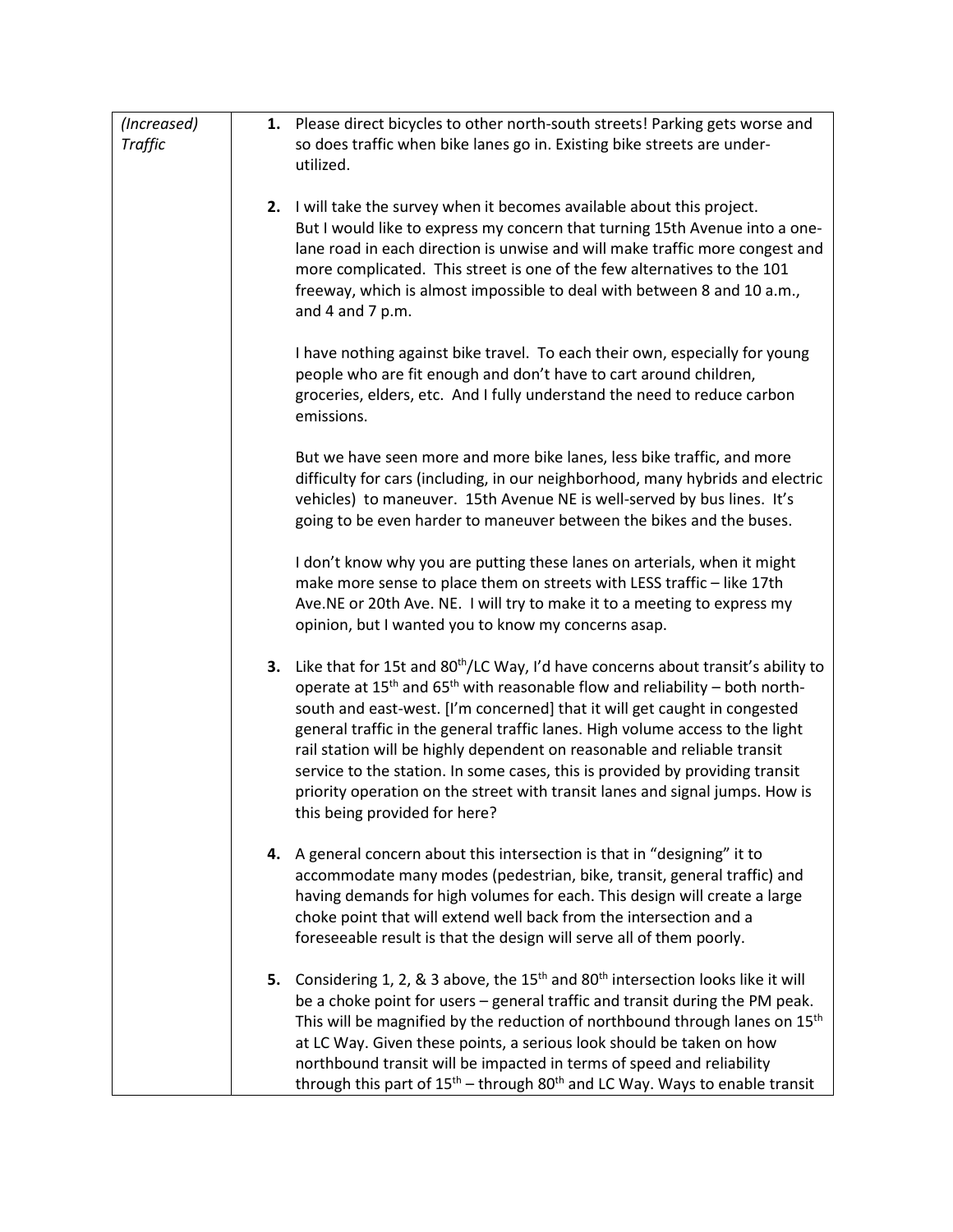|                                    | flow through what looks to be a foreseeable choke point should be included<br>in this project.                                                                                                                                                                                                                                                                                                                                                                                                                                                                                                                                                                                                                                                                                                                                                                                                                                                                                                                      |
|------------------------------------|---------------------------------------------------------------------------------------------------------------------------------------------------------------------------------------------------------------------------------------------------------------------------------------------------------------------------------------------------------------------------------------------------------------------------------------------------------------------------------------------------------------------------------------------------------------------------------------------------------------------------------------------------------------------------------------------------------------------------------------------------------------------------------------------------------------------------------------------------------------------------------------------------------------------------------------------------------------------------------------------------------------------|
|                                    | 6. Reducing the number of lanes available to cars will increase idling, as<br>people cannot pass through the neighborhoods efficiently. As stewards of<br>public tax dollars, pending 8 million dollars to create bike lanes when there<br>is already a bike route on NE 20th not a good of public \$.                                                                                                                                                                                                                                                                                                                                                                                                                                                                                                                                                                                                                                                                                                              |
|                                    | Stupid, people in NE Seattle need to drive a car as we move kids around<br>7.<br>buses are not an option. I have yet to see any plans related to the<br>overcrowding at Roosevelt High School, the lack of parking, and the<br>inevitable effects on the school service area from the increased density in<br>the area. While I support the transit-oriented development, I would like to<br>see more coherent and cohesive planning about its effects.                                                                                                                                                                                                                                                                                                                                                                                                                                                                                                                                                             |
|                                    | 8. I am really concerned that traffic will not just be slowed but completely<br>stopped by this design. How many people are going to be swerving around<br>stopped buses or cutting over to side streets to avoid the stop and go of the<br>buses?                                                                                                                                                                                                                                                                                                                                                                                                                                                                                                                                                                                                                                                                                                                                                                  |
|                                    | 9. I just hope you actually heed or at least actually consider some of this.<br>There have been some things you have really screwed up on Roosevelt & on<br>65th. Really simple design things that a professional and the thousands of<br>overseers somehow did not catch. Like the stupid mini island on Roosevelt<br>that are grey cement colored? Just paint them a visible color like red or<br>yellow. Simple stuff. People turning onto Roosevelt from say 63rd - they are<br>very hard to see, let alone if it's dark or wet (so basically 6 months a year).<br>Also, so many of these updates you implement make traffic worse, which<br>makes people more cranky, which makes people impatient and more likely<br>to do dumb things (speeding down narrow side roads, running red lights,<br>etc), which actually negates your efforts. Just look at how far traffic backs<br>up (eastbound) on 65th now! FYI I live on 61st & Brooklyn.                                                                   |
| Impact on<br><b>Public Transit</b> | I reside at 7342 18th Avenue NE, and often drive or walk on the 15th<br>1.<br>Avenue corridor. I am also a cyclist, but I seldom use that corridor when<br>cycling. In my experience, the 20th Avenue corridor is much better and<br>lower traffic if I'm heading south. There are also bike lanes on 12th Avenue<br>(northbound) and Roosevelt (southbound) that I sometimes use.<br>I point this out because I have significant concerns about the design for the<br>project, especially the impact on the intersection of 15th Avenue at 65th<br>Street. With a bus stop southbound just past 65th, a bus stop northbound<br>just past 65th, special education bus unloading and loading on 15th at 66th,<br>and a light rail station opening in less than two years that will be<br>destination for drivers dropping off and picking up, I believe that<br>accommodation of bike lanes at the intersection and the lack of ability for<br>drivers to move around cars turning right on 65th, coupled with buses |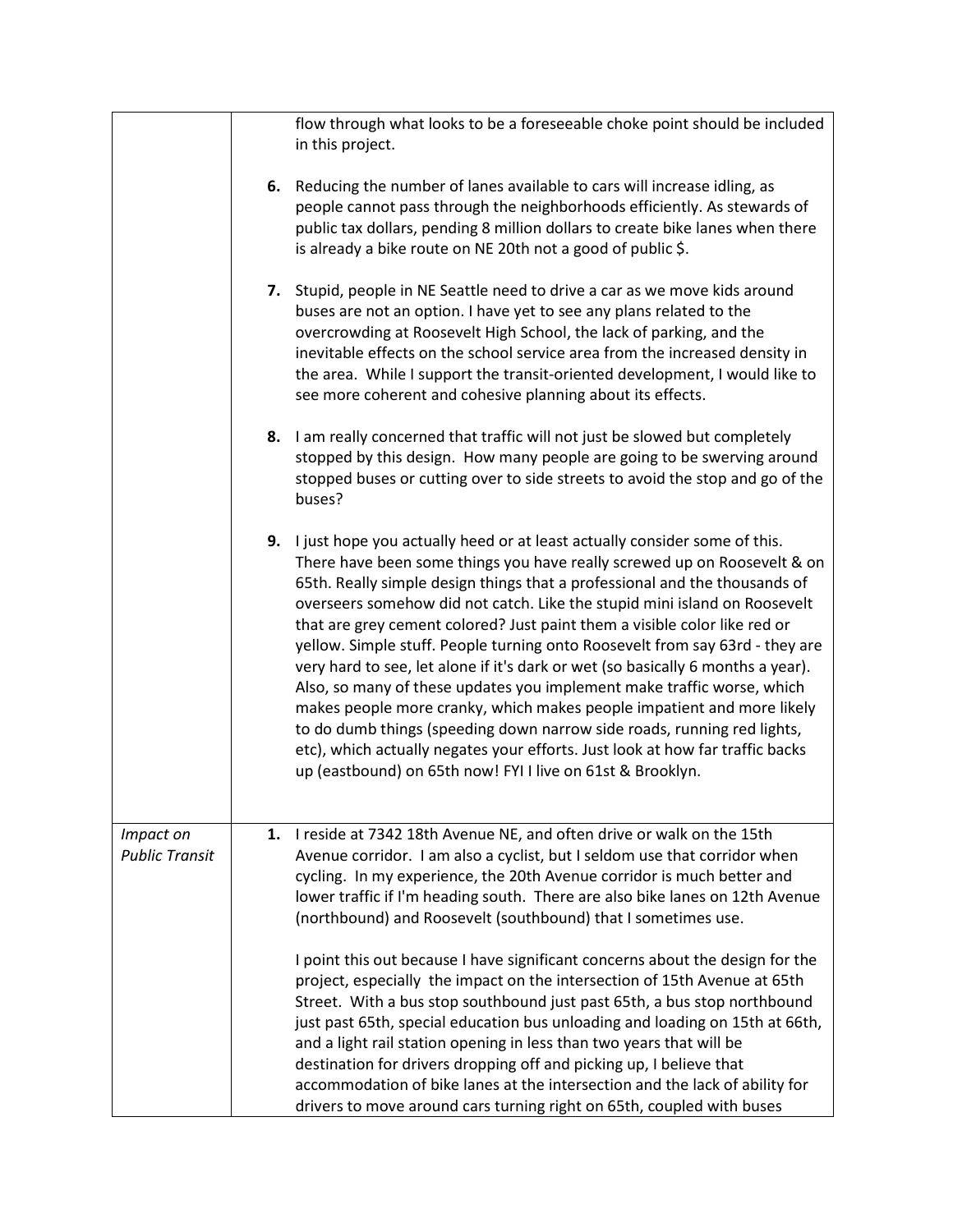stopped in the only lane of travel either way, will create significant backups, backups that are likely to result in unsafe driving maneuvers as drivers get frustrated. I believe this is a significant issue with the design that needs to be corrected.

I'm also concerned about taking out yet more parking, as density increases in the area around the light rail station. My observation of the new bike lanes on 65th is that they are seldom used--I never use them as I have found effective, low-traffic routes that avoid arterials. I would urge the city to review the bike master plan in light of current realities, and actually base the installation of protected cycle lanes based on good data about their use.

I'm also concerned about Roosevelt High School. Lincoln opening in the fall will relieve some of the congestion, but Lincoln's boundaries will also include students that currently go to Ballard and Ingraham as well. I think the neighborhood around Roosevelt would be interested to see the school district demographic projections based on the number of housing units being added in the Roosevelt area and the expected growth in the new high school boundary area.

I have consistently supported the build-out of the light rail system, and transit-oriented development around stations. I support cycling and bike commuting as well. However, people will still drive, and my observation is that our arterials are busier than ever and that the current design will worsen congestion and not enhance safety.

- **2.** A check should be made with the fire department to determine how/whether the design and peak-time operation of the intersection would affect their emergency operations.
- **3.** In general, traffic operations in the neighborhood will likely be tough near the light rail station when it goes into operation. Has consideration been given to the likely rerouting that traffic will do around points of congestion? As it looks that  $15^{th}$  and  $65^{th}$  will be? A particular concern would be cutthrough on neighborhood non-arterials to get around the intersection.
- **4.** 15<sup>th</sup> and 65<sup>th</sup>: is this design compatible with projected volumes and operations (for pedestrians, bikes, transit, general traffic) when the light rail station opens? The design looks like it will present a lot of issues with peak time capacity that will affect flow for many modes:
	- a. Buses stopped in the bus zones (northbound and southbound) will block northbound and southbound through flow
	- b. Right turning vehicles at the intersection will block through flow, particularly as they will be delayed by large amounts of pedestrian traffic in the north-south crosswalks near the light rail station.
	- c. Is it envisioned with the light-rail station in operation that buses will be making southbound-to-northbound right turns? If so, does this channel accommodate this turn?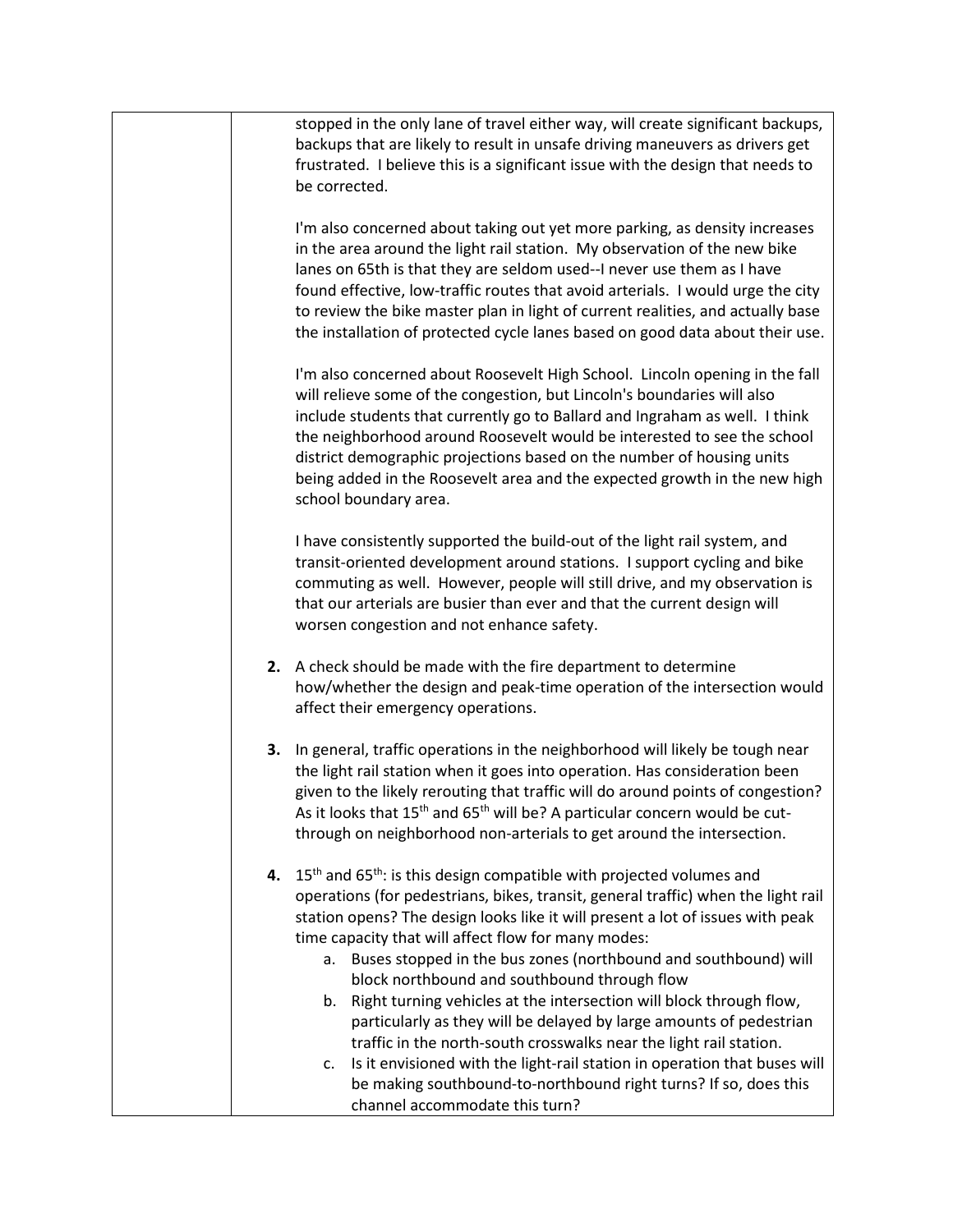|                         | i. And a concern would be what will southbound cyclists do                                                                                                                                                                                                                                                |
|-------------------------|-----------------------------------------------------------------------------------------------------------------------------------------------------------------------------------------------------------------------------------------------------------------------------------------------------------|
|                         | when a bus is making a right turn?                                                                                                                                                                                                                                                                        |
|                         | 1. During peak times?                                                                                                                                                                                                                                                                                     |
|                         | During non-peak times?<br>2.                                                                                                                                                                                                                                                                              |
|                         | 5. Buses stopped in zone on E S/O 15 <sup>th</sup> , N/O 80 <sup>th</sup> will block all northbound                                                                                                                                                                                                       |
|                         | through traffic - which during the PM peak is considerable.                                                                                                                                                                                                                                               |
|                         |                                                                                                                                                                                                                                                                                                           |
|                         | 6. With northbound lane widths as shown - will have a lane blockage issue on<br>$15th$ N/O 80 <sup>th</sup> – as many buses make a left turn from eastbound 80 <sup>th</sup> and<br>their tails block the inside of northbound lane. Consider modification to<br>allow bus to pull up and straighten out. |
|                         |                                                                                                                                                                                                                                                                                                           |
| Environmental<br>impact | 1. Big concern about air pollution when streets are put on diets. Cars will<br>sit idle waiting to get through on 75 <sup>th</sup> .                                                                                                                                                                      |
|                         | 2.                                                                                                                                                                                                                                                                                                        |
|                         | 3.<br>Worry about idling traffic and emission if car traffic is slowed or new                                                                                                                                                                                                                             |
|                         | channel creates congestion                                                                                                                                                                                                                                                                                |
| Aesthetics              | 1. No bollards! They look industrial and will get trashed. A nice residential                                                                                                                                                                                                                             |
|                         | street where people take care of their properties should not have to                                                                                                                                                                                                                                      |
|                         | have those ugly posts imposed on them. How about reflective dots on                                                                                                                                                                                                                                       |
|                         | the street?                                                                                                                                                                                                                                                                                               |
| <b>Miscellaneous</b>    | [I would like] sensors mid-block to change lights to keep traffic moving.<br>1.                                                                                                                                                                                                                           |
|                         |                                                                                                                                                                                                                                                                                                           |
| Traffic-                | Sensors, not surveillance. What, not who.                                                                                                                                                                                                                                                                 |
| <b>Related Asks</b>     |                                                                                                                                                                                                                                                                                                           |
|                         | 2. I continue to be puzzled why SDOT has not implemented any traffic circles                                                                                                                                                                                                                              |
|                         | at any major intersection in Seattle, while other cities in the US, Europe,                                                                                                                                                                                                                               |
|                         | Australia, New Zealand, Canada, and elsewhere have found them to be                                                                                                                                                                                                                                       |
|                         | extremely effective and practical even with space constraints and the needs                                                                                                                                                                                                                               |
|                         | of pedestrians and bicyclists. NE 45 <sup>th</sup> St and 35 <sup>th</sup> Ave NE near U-Village is                                                                                                                                                                                                       |
|                         | one of dozens of intersections that seem quite viable, zero exist. I don't                                                                                                                                                                                                                                |
|                         | trust that SDOT is giving this proven technology the chance to positively                                                                                                                                                                                                                                 |
|                         | impact Seattle traffic that it sound get. What will it take?                                                                                                                                                                                                                                              |
|                         | 3.<br>At least one of the pedestrian crosswalks should be a rainbow crosswalk.                                                                                                                                                                                                                            |
|                         | Traffic safety would improve for bicyclists and other if traffic rules were<br>4.<br>enforced on bicyclers!                                                                                                                                                                                               |
|                         |                                                                                                                                                                                                                                                                                                           |
|                         | 5. Priority: Ravenna/Cowen to 65 <sup>th</sup> because of bike connection. The                                                                                                                                                                                                                            |
|                         | destruction of 15 <sup>th</sup> and 75 <sup>th</sup> NE for gas line updates left very bumpy unsafe                                                                                                                                                                                                       |
|                         | pavement. Please fix the parts on 75 <sup>th</sup> when repaving. Would appreciate it                                                                                                                                                                                                                     |
|                         | sooner if not done alongside the 15 <sup>th</sup> repaving. Also, increase green-time<br>(of traffic light) going east or west 70 <sup>th</sup> and Roosevelt and 12 <sup>th</sup> Ave.                                                                                                                   |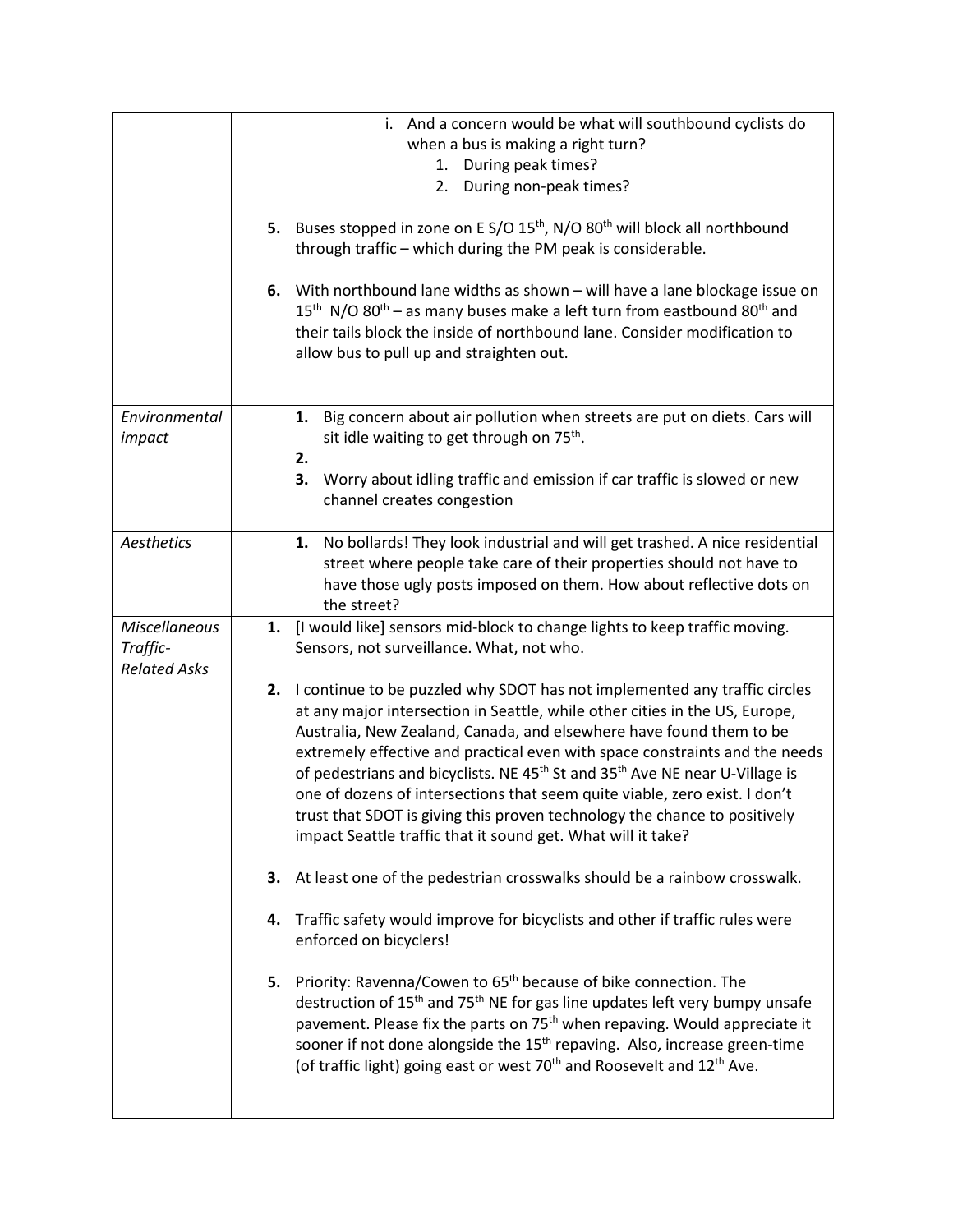|                             | Does project include signal work to support channel design changes?<br>6.<br>Including installation of left turn heads over new left turn lanes, detection<br>in left turn lanes and possibly other detection signal box upgrades at very<br>old signals, like at 15 <sup>th</sup> and 80th. It looks like this may require new mast<br>arms and poles in some locations.<br>7. One man lives in a house on the east side of $15th$ , two houses down from<br>75 <sup>th</sup> . He is concerned about how to get in and out of his driveway with his<br>family. He's curious about how to level and/or expand his driveway.<br>Don't put the bike lane between 55th and Cowen Pl. Enforcement of traffic<br>8.<br>rules, especially for cyclists would improve safety overall. Quit taking our<br>parking. It is already under intense pressure from all the big apartment<br>complexes without parking. How can we better report traffic issues and<br>flagrant violators? For example, stop signs on some of our streets are not<br>visible enough because they are too far off the ground. Drivers and most<br>cyclists don't stop. Maybe lights on the signs would also help (and definitely<br>more enforcement).                                                                                                                       |
|-----------------------------|-----------------------------------------------------------------------------------------------------------------------------------------------------------------------------------------------------------------------------------------------------------------------------------------------------------------------------------------------------------------------------------------------------------------------------------------------------------------------------------------------------------------------------------------------------------------------------------------------------------------------------------------------------------------------------------------------------------------------------------------------------------------------------------------------------------------------------------------------------------------------------------------------------------------------------------------------------------------------------------------------------------------------------------------------------------------------------------------------------------------------------------------------------------------------------------------------------------------------------------------------------------------------------------------------------------------------------------------------|
|                             | 9.<br>I know there are constrictions with the width of the street without major<br>modifications to the sidewalks. It would be nice to have a fully protected<br>bike lane and a way for cars to flow as buses stop. Maybe this is a dumb<br>idea, but maybe there could be a median? A median that is multi-use<br>depending on what is needed at that particular section? A median that<br>allows cars to flow around the bus but prevents cars on the opposite<br>direction from using it during that point to avoid head on collisions (solid<br>lines for opposite side, or maybe actual thin curbing)? The buses have<br>specific stop points and I don't think they're usually on the other side of the<br>street at the same time. Maybe these designated passing areas can have<br>very gradual speed bumps to discourage cars from flying through them?<br>Obviously, the median would function as the left turn lane too. Does that<br>make sense? A multi-use median lane that using "barriers" can control if<br>cars going north or south can use it as a passing lane, or used as a left turn<br>lane, but it can only serve one of those depending on what's needed in that<br>section. If this idea is stupid I just thought of it and I have no education in<br>this whatsoever. I just want everyone to be safe and happy. |
| General<br>support and      | Looks great, I support building this 100%.<br>1.                                                                                                                                                                                                                                                                                                                                                                                                                                                                                                                                                                                                                                                                                                                                                                                                                                                                                                                                                                                                                                                                                                                                                                                                                                                                                              |
| asks for more<br>bike lanes | I strongly support the protected bike lanes and other changes to 15 <sup>th</sup> . I live<br>2.<br>just off of 15 <sup>th</sup> on 68 <sup>th</sup> and walk, bike, and drive frequently on the 15 <sup>th</sup> . The<br>changes will make this corridor safer (as the street is too wide now, which<br>encourages speeding) for getting to and from Cowen and Froula Park with<br>my kids (7 & 5). Thank you!                                                                                                                                                                                                                                                                                                                                                                                                                                                                                                                                                                                                                                                                                                                                                                                                                                                                                                                              |
|                             | I'm happy to see the protected bike lane on $15th$ . I believe we need to<br>3.<br>actively encourage a variety of transportation alternatives. I don't want                                                                                                                                                                                                                                                                                                                                                                                                                                                                                                                                                                                                                                                                                                                                                                                                                                                                                                                                                                                                                                                                                                                                                                                  |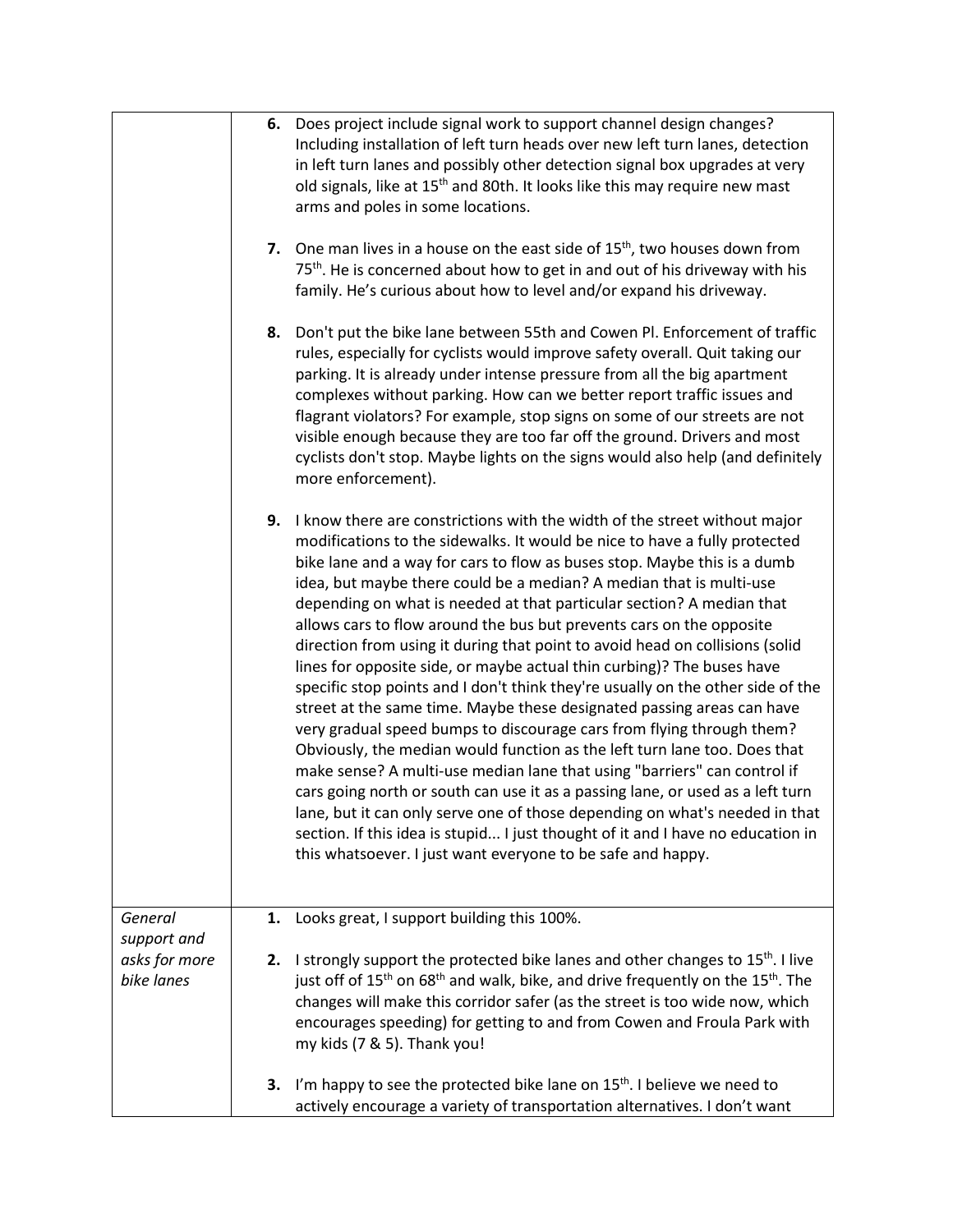these bike lanes to be removed as on the 35<sup>th</sup> Ave project (and I believe the 35<sup>th</sup> Ave should have the bike lanes restored!)

- **4.** Please put bike lanes on NE 20<sup>th</sup>.
- **5.** I'm a neighborhood resident writing in support of the proposed 15th Ave paving project.

I am particularly encouraged by the planned bike lanes as NE Seattle does not have a dedicated N/S bike lane. I was very disappointed to see the Mayor walk back the 35th Ave bike lane plan. Living so close to 65th, I have seen firsthand how bike lanes change car traffic behavior for the better, enhancing safety for both bicyclists and pedestrians. I would love to see the same for 15th Ave NE.

My family practices alternative commuting as much as we can. I bus to work. My husband bikes to his job in Bellevue three days a week. My school aged children either walk to school or take a school bus. I'd love to see more supports in our neighborhood for pedestrians. We live near the light rail station, and I expect our neighborhood will grow by thousands in the coming years. This is a fantastic opportunity to build in more alternative and low-cost commuting infrastructure in NE Seattle.

Please feel free to call me if you want to talk further. I'd love to be included on any email lists about the project, if you are emailing out regular communication.

- **6.** I live in Wallingford and my grandmother lives in an assisted living facility on NE 65th Street in Ravenna. I don't own a car and ride my bike once or twice a week to bring her groceries. I often ride 15th Ave NE, and I am in total support of expanding the protected bike lane along that corridor.
- **7.** I support creating streets that are built for everybody, especially vulnerable road users. If that means removing parking, then that is the way to go.
- **8.** Thank you for removing parking! And making improvements for safety of people traveling outside of cars! This is an important shift in priorities to really address climate change.
- **9.** I support removing parking to make streets safer for all users! I'm also interested in seeing the cross-section for  $62<sup>nd</sup>$  to LC Way, so all areas have bike lanes next to the curb, with a buffer between the bike lane and parking. Thanks! – A 25-year-old long-time neighbor who wants to bike more but doesn't feel safe doing so without protected bike lanes.
- **10.** I fully support this. It needs to happen. I'll feel so much safer
- **11.** Love the idea of slowing down the roadway.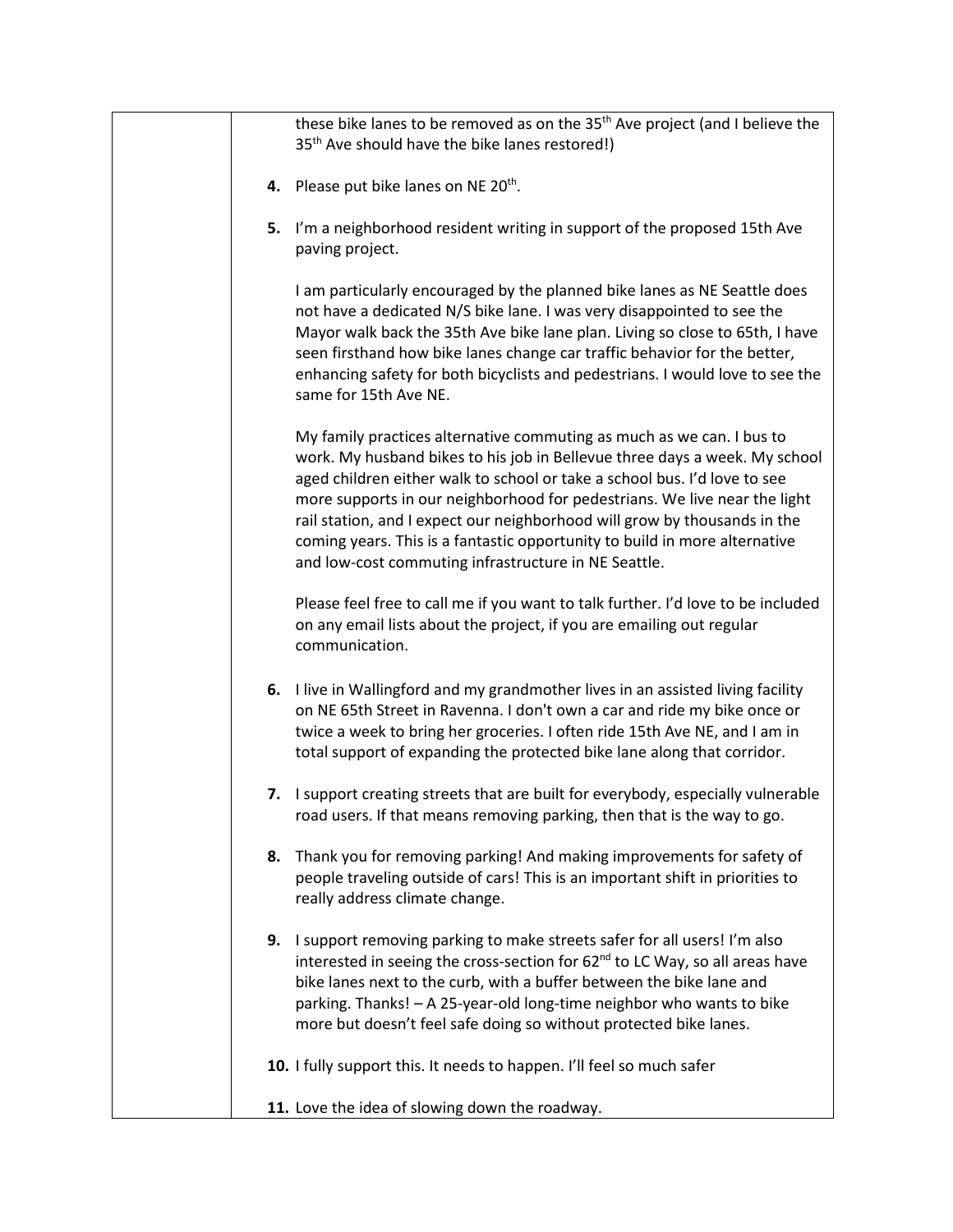|                                                                       | 12. Please do not cave to any pressure you might receive about the bike lanes.<br>What you've done on 65th NE has made things feel so much safer, and I<br>know this will make the area safer as well. Thank you!<br>13. Please stop cramming bike lanes onto every street. This is catering to only<br>2% of the population, and it's causing much worse traffic.<br>14. Bike lanes are VERY important. The more protection for bikes, the better                                                                                                                                                                                                             |
|-----------------------------------------------------------------------|----------------------------------------------------------------------------------------------------------------------------------------------------------------------------------------------------------------------------------------------------------------------------------------------------------------------------------------------------------------------------------------------------------------------------------------------------------------------------------------------------------------------------------------------------------------------------------------------------------------------------------------------------------------|
|                                                                       | our city will be. Please help people travel by bike safely by putting in<br>protected bike lanes. It is very scary to travel on bike with so many<br>distracted drivers.                                                                                                                                                                                                                                                                                                                                                                                                                                                                                       |
|                                                                       | 15. Please keep the bike lane. It is so necessary.                                                                                                                                                                                                                                                                                                                                                                                                                                                                                                                                                                                                             |
|                                                                       | 16. Please keep the commitment to Vision Zero and the Bicycle Master Plan.                                                                                                                                                                                                                                                                                                                                                                                                                                                                                                                                                                                     |
| General<br>opposition<br>(protected<br>bike lanes are<br>unnecessary) | 7. Cowen PI already has bicycle lanes, which are used intermittently. Also has<br>0 gradient - a bike lane going south immediately has an uphill grade past<br>the Park Vista and on up past Ravenna Blvd. Cowen Pl bike traffic far<br>exceeds any bike traffic on 15 <sup>th</sup> Ave NE.                                                                                                                                                                                                                                                                                                                                                                   |
|                                                                       | 8. As an 11 year resident of 15 <sup>th</sup> NE (at Cowen PI) and a frequent bicyclist who<br>generally favors bike lanes over car parking places, I still think a bike lane<br>north-bound from 65 <sup>th</sup> to Lake City Way is unnecessary. I work in Lake City<br>and my preferred route by bike or car is N. on $15^{th}$ , R. on $65^{th}$ , L. on 20th NE.<br>Car traffic is calmer, slower, and less frequent on 20 <sup>th</sup> NE, and also more<br>pleasant visually.                                                                                                                                                                         |
|                                                                       | 9. We live at 6840 15th Ave NE, the east side of 15th. It's not clear on the map<br>you sent where you plan to put the bike lane on 15th. We will be very upset<br>if you are planning to put the bike lane on the east side of the street with all<br>the parking. That would be imposing all the problems on the residents who<br>live on the east side of the street. We have lived in this home over 20 years<br>and had to have many cars towed or ticketed because they were blocking<br>our driveway. It's often dangerous pulling out from our driveway, because<br>we can't see around the parked cars and trucks. Don't add bikes to the<br>problem. |
|                                                                       | 10. It is my understanding that the bike route is on 20th ave NE. It is flatter than<br>15th. Is this no longer the case?                                                                                                                                                                                                                                                                                                                                                                                                                                                                                                                                      |
|                                                                       | 11. Look people, the DOT and the city have already ruined Roosevelt Ave NE,<br>among other thoroughfares, which is a parallel to Roosevelt. Why do you<br>have to ruin 15th Ave ALSO?                                                                                                                                                                                                                                                                                                                                                                                                                                                                          |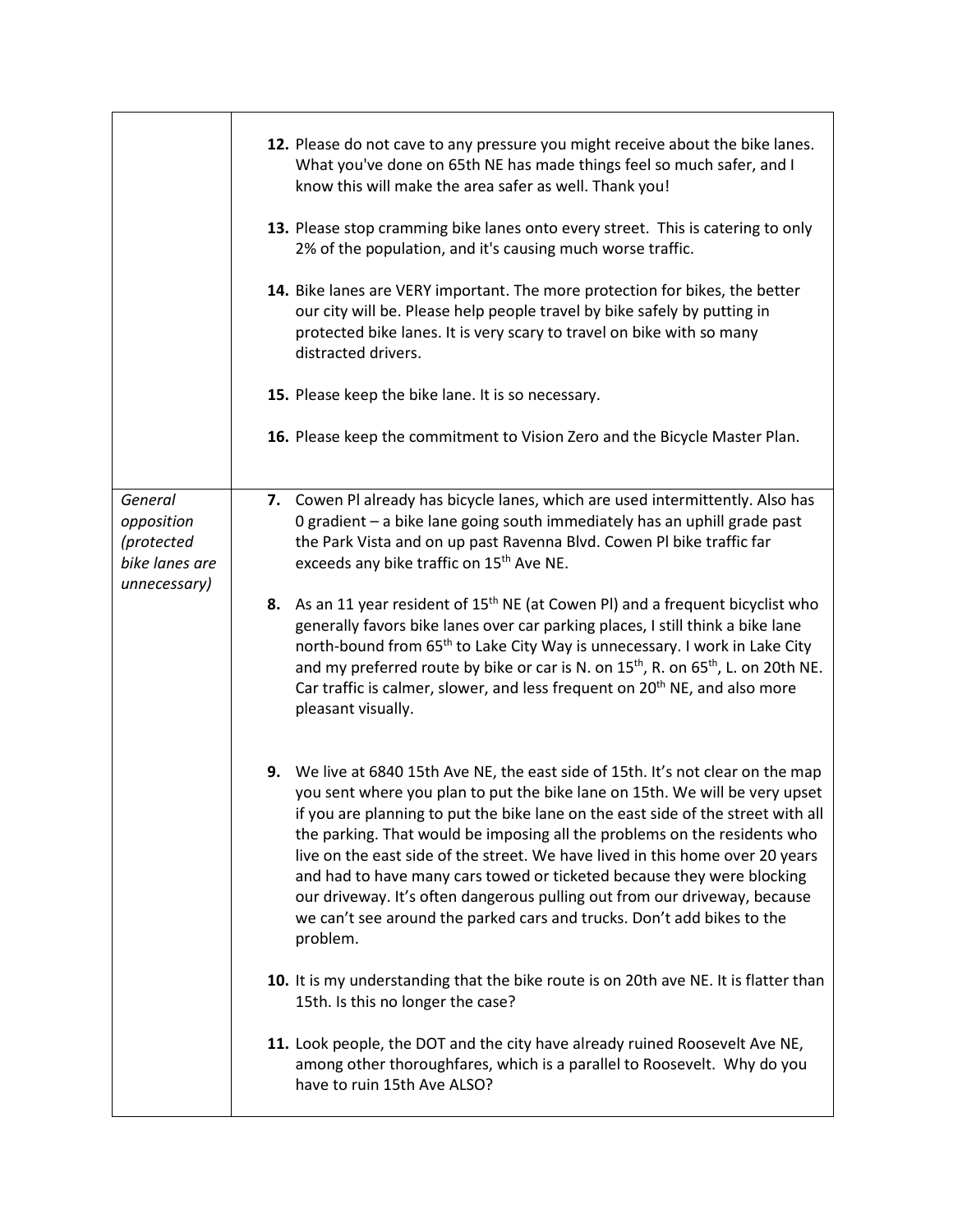|                    | You must stop reducing the circulation space for cars. The practice of<br>narrowing the streets to allow bikes has made it a nightmare to<br>circulate. Bikes (the infinitesimal amount of them in comparison to 4 wheel<br>vehicles) can use Roosevelt to go south and 12th Ave NE to go north<br>(actually, bikers ultimately do what they want and I have seen them ride<br>north on Roosevelt).<br>Please leave one street normal. PLEASE LEAVE 15th Ave NE BIKELESS!                                                                                                                                                                                                                                                                                                                               |
|--------------------|---------------------------------------------------------------------------------------------------------------------------------------------------------------------------------------------------------------------------------------------------------------------------------------------------------------------------------------------------------------------------------------------------------------------------------------------------------------------------------------------------------------------------------------------------------------------------------------------------------------------------------------------------------------------------------------------------------------------------------------------------------------------------------------------------------|
|                    | 12. SDOT should have their pencils broken until they learn to design bike<br>infrastructure in a way that doesn't screw up traffic and make life more<br>difficult for the victims of their half-baked schemes. I don't know whether<br>to laugh or cry at your feckless disregard for the vast majority of citizens<br>stuck in their cars. As a cyclist I fear I will bear the brunt of their frustration<br>at your incompetence. Basing design decisions on the speculative fantasies<br>of a small group of users out to bollix the traffic in this town makes no<br>sense. Where is the data showing a big move to cycling after these kind of<br>projects?                                                                                                                                       |
|                    | 13. I understand it better and dislike it much more intensely. I also think the<br>city doesn't care in the least how residents feel.                                                                                                                                                                                                                                                                                                                                                                                                                                                                                                                                                                                                                                                                   |
|                    | 14. I gave feedback (we give feedback) but you all never consider it until a<br>Wedgwood situation occurs. We are going to vote the bike people out,<br>you're going to lose many businesses that give you taxes when persons<br>can't park near them and don't have other ways to get there (with their<br>families), and your bike lane on 65th at 20th is dangerous as one heads<br>west and comes up on the supposed turn lane. when I was in planning<br>school, we were taught that you can have some roads (for safety) that do<br>not allow bicycles, but you're going to make every street bike friendly so<br>that your partnerships with bike companies can flourish when walking costs<br>nothing and we lack sidewalk in my neighborhood near a major<br>transportation hub. Explain that! |
|                    | 15. No more protected bike lanes. They will be as underutilized and wasteful as<br>those on Roosevelt Way, NE 75th and NE 65th. They are a waste of scarce<br>resources and funds.                                                                                                                                                                                                                                                                                                                                                                                                                                                                                                                                                                                                                      |
| Project<br>process | 1. I would like to know how to find out Metro's plans and give input on them<br>before the city approves. It seems to be a rubber-stamp without citizen<br>involvement.                                                                                                                                                                                                                                                                                                                                                                                                                                                                                                                                                                                                                                 |
|                    | 2. SDOT should better explain reasons for parking removal for intersections<br>and crosswalks                                                                                                                                                                                                                                                                                                                                                                                                                                                                                                                                                                                                                                                                                                           |
|                    | 3. One person was worried that the SDOT director or mayor will cancel the<br>project like the 35 <sup>th</sup> right when it's either being built or about to be built.                                                                                                                                                                                                                                                                                                                                                                                                                                                                                                                                                                                                                                 |